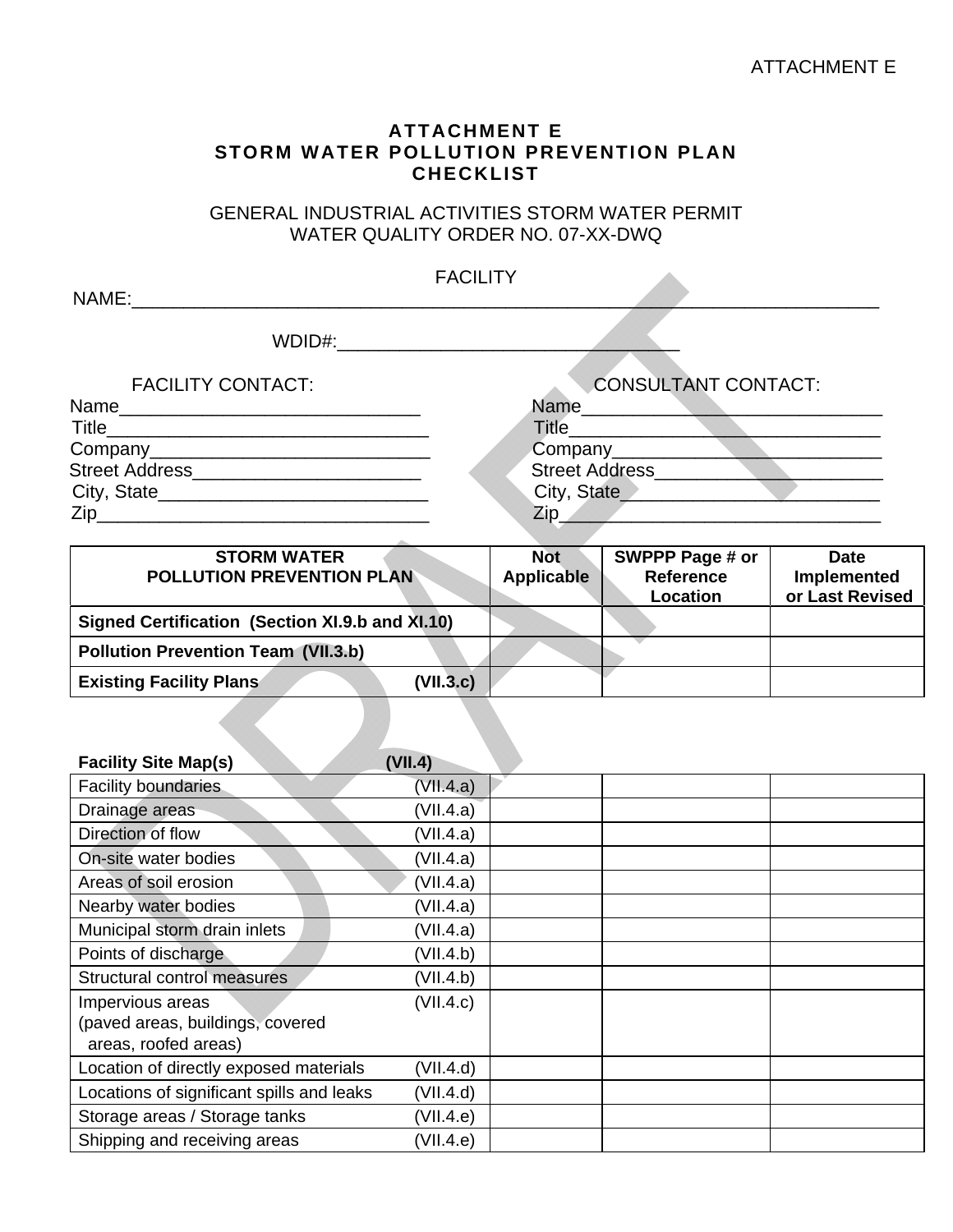| Fueling areas                            | (VII.4.e) |  |  |
|------------------------------------------|-----------|--|--|
| Vehicle/equipment storage and            |           |  |  |
| maintenance                              | (VII.4.e) |  |  |
| Material handling / Material processing  | (VII.4.e) |  |  |
| Waste treatment / Waste disposal         | (VII.4.e) |  |  |
| Dust generation / Particulate generation | (VII.4.e) |  |  |
| Cleaning areas / Rinsing areas           | (VII.4.e) |  |  |
| Other areas of industrial activities     | (VII.4.e) |  |  |

### **List of Significant Materials (VII.5)**

For each material listed:

| Storage location                |  |  |
|---------------------------------|--|--|
| Receiving and shipping location |  |  |
| Handling location               |  |  |
| Quantity                        |  |  |
| Frequency                       |  |  |

## **Description of Potential Pollution Sources (VII.6)**

| Ϋ́Л | Industrial processes                                     | (VII.6.a.) |  |  |
|-----|----------------------------------------------------------|------------|--|--|
|     | Material handling and storage areas                      | (VII.6.b)  |  |  |
|     | Dust & particulate generating activities                 | (VII.c)    |  |  |
|     | Significant spills and leaks                             | (VII.6.d)  |  |  |
| ЦЦ  | Non-storm water discharges                               | (VII.6.e)  |  |  |
|     | Soil erosion                                             | (VII.6.f)  |  |  |
|     |                                                          |            |  |  |
|     | <b>Assessment of Potential Pollutant Sources (VII.7)</b> |            |  |  |

# **Assessment of Potential Pollutant Sources (VII.7)**

| Narrative assessment of likely sources            |           |  |  |
|---------------------------------------------------|-----------|--|--|
| of pollutants                                     | (VII.7a.) |  |  |
| Narrative assessment of likely pollutants present |           |  |  |
| in storm water discharges.                        | (VII.7.a) |  |  |
| Identification of additional BMPs.                | (VII.7.b) |  |  |

#### **Storm Water Best Management Practices**

| <b>Minimum BMPs</b>                             | (VII.8.a)     |  |  |
|-------------------------------------------------|---------------|--|--|
| Good Housekeeping                               | (VII.8.a.i)   |  |  |
| Preventative Maintenance                        | (VII.8.a.ii)  |  |  |
| Spill Response                                  | (VII.8.a.iii) |  |  |
| Material Handling/Waste Management (VII.8.a.iv) |               |  |  |
| <b>Employee Training</b>                        | (VII.8.a.v)   |  |  |